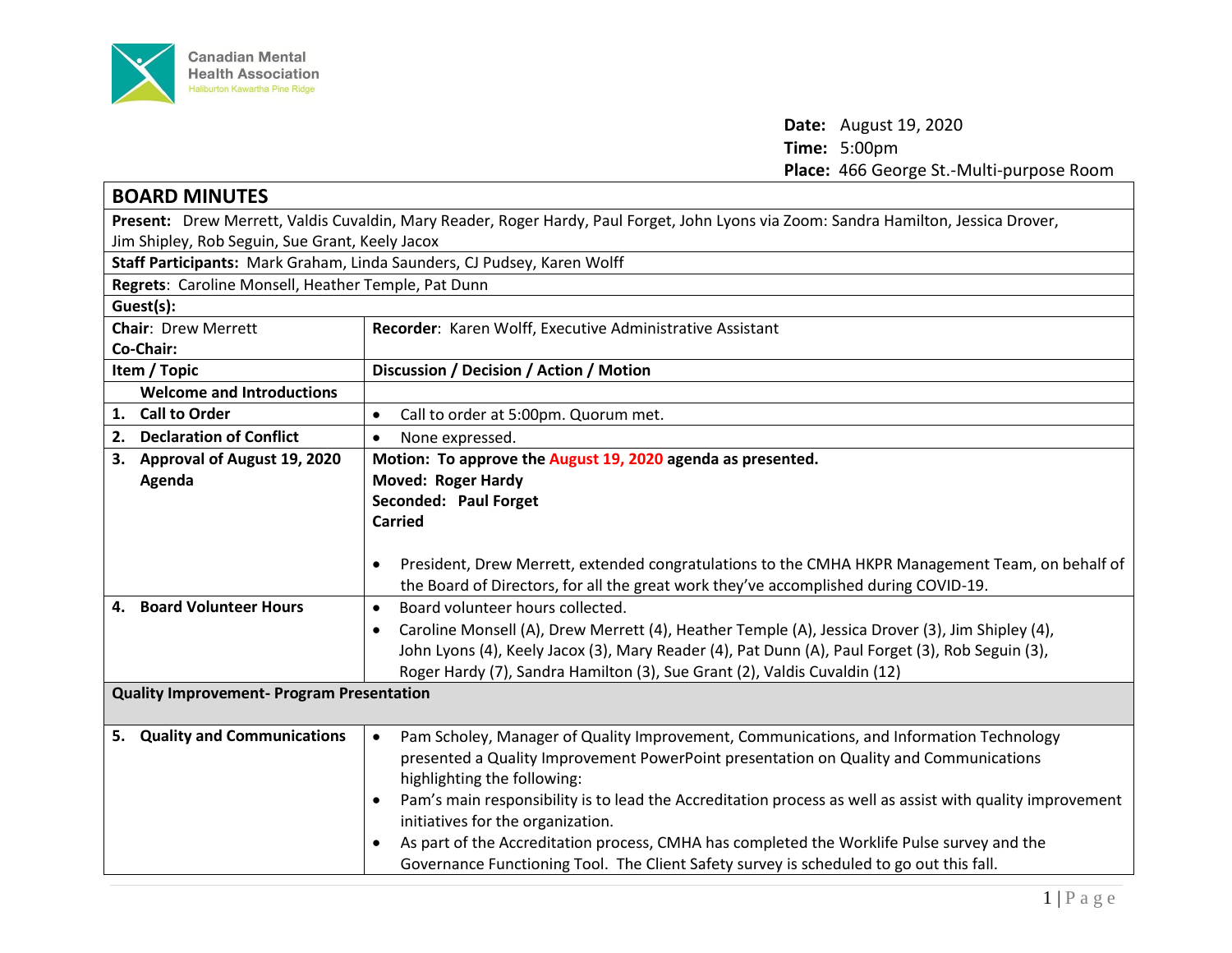

|                                                             | Self-assessments will be starting soon to get our perception of how we meet Accreditation Standards.<br>$\bullet$                                                                                              |
|-------------------------------------------------------------|----------------------------------------------------------------------------------------------------------------------------------------------------------------------------------------------------------------|
|                                                             | New Medication Management standards were released in January, 2020.<br>$\bullet$                                                                                                                               |
|                                                             | Accreditation Canada is currently reviewing the Leadership Standards and expect them to be released<br>$\bullet$                                                                                               |
|                                                             | early 2021.                                                                                                                                                                                                    |
|                                                             | Pam reviewed her program's Organizational Chart, which consists of Admin, Communications and<br>Information Technology.                                                                                        |
|                                                             | Quality Improvement Plans (QIP) are the blueprint for how organizations will strive to meet or exceed<br>$\bullet$<br>improvement targets set for that year.                                                   |
|                                                             | Pam presented a spreadsheet for the 2020/2021 Quality Improvement plan listing Improvement Targets<br>$\bullet$<br>and Initiatives some of which include:                                                      |
|                                                             | Performance Appraisal completion rates                                                                                                                                                                         |
|                                                             | Documentation of transitions of care - in progress                                                                                                                                                             |
|                                                             | Documentation of risk assessments                                                                                                                                                                              |
|                                                             | QI on the Fly was developed by EQIP as we were faced with many changes during the first few months<br>$\bullet$<br>of COVID-19 and how we provide service to clients. Some quick changes and improvements were |
|                                                             | made:                                                                                                                                                                                                          |
|                                                             | Timesheet process                                                                                                                                                                                              |
|                                                             | Virtual Trustee process                                                                                                                                                                                        |
|                                                             | Virtual Gender Journey's group programming                                                                                                                                                                     |
|                                                             | An Ontario Perception of Care questionnaire was developed to get client and family perception on the<br>services we provide.                                                                                   |
|                                                             | Information Technology is currently undergoing a third-party review looking at our capacity to support<br>staff working at home and to provide virtual services to clients.                                    |
|                                                             | CMHA will need to improve current Information Technology systems.<br>$\bullet$                                                                                                                                 |
|                                                             |                                                                                                                                                                                                                |
| <b>6.Consent Agenda Acceptance</b><br>a) Board Minutes from | Motion: To accept the July 22, 2020 board minutes as presented in the Consent Agenda.<br><b>Moved: Mary Reader</b>                                                                                             |
| <b>July 22, 2020</b>                                        | Seconded: John Lyons                                                                                                                                                                                           |
|                                                             | <b>Carried</b>                                                                                                                                                                                                 |
|                                                             | Motion: To accept the August 19, 2020 Consent Agenda as presented.                                                                                                                                             |
|                                                             | <b>Moved: Valdis Cuvaldin</b>                                                                                                                                                                                  |
|                                                             | Seconded: Roger Hardy                                                                                                                                                                                          |
|                                                             | <b>Carried</b>                                                                                                                                                                                                 |
| 7. Item(s) Extracted from the                               | None<br>$\bullet$                                                                                                                                                                                              |
| <b>Consent Agenda:</b>                                      |                                                                                                                                                                                                                |
|                                                             |                                                                                                                                                                                                                |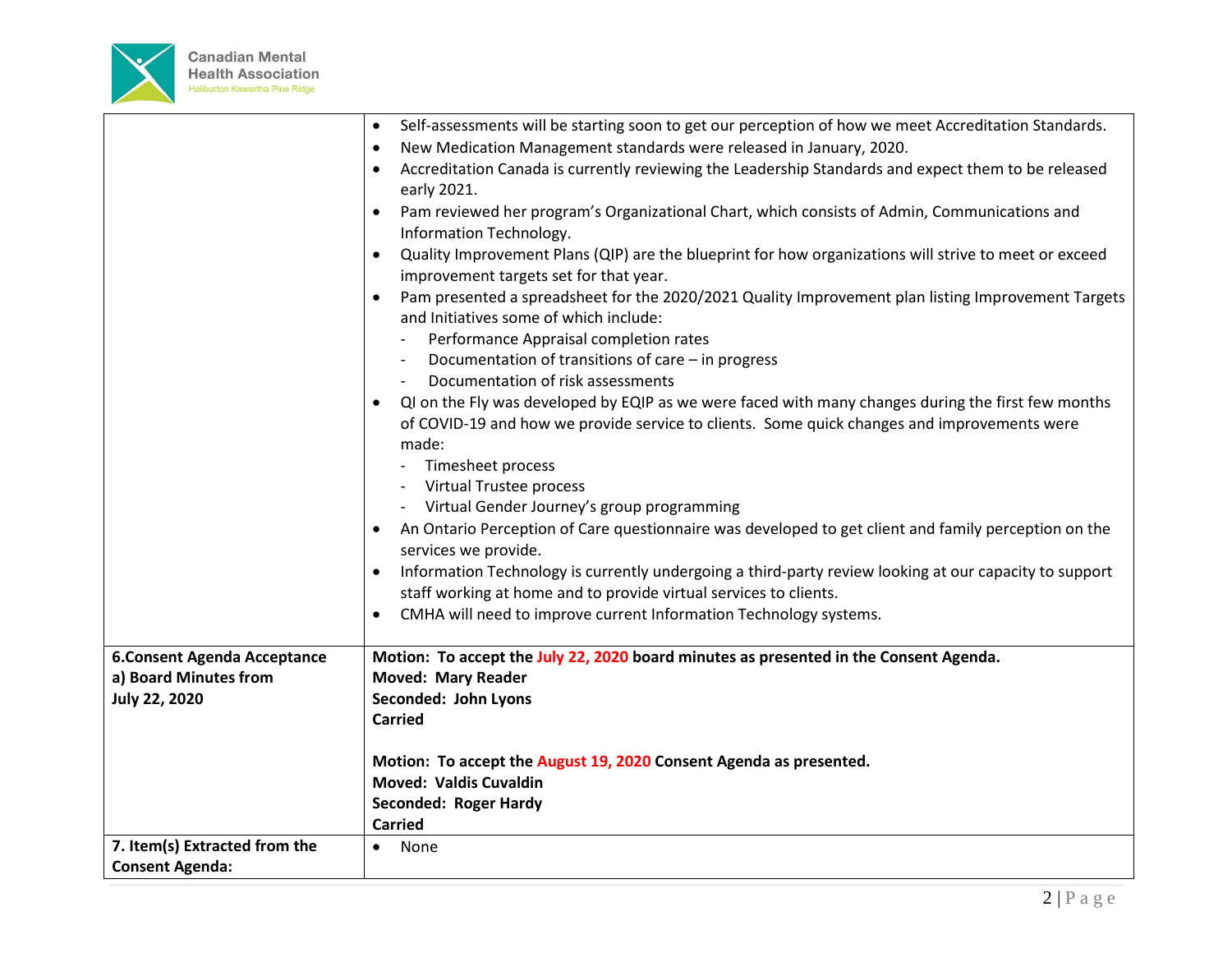

| 8. Board Discussion on Q.I.      | Per Drew, good update on the Quality and Communications program.<br>$\bullet$                        |
|----------------------------------|------------------------------------------------------------------------------------------------------|
| Presentation                     | An I.T. update is needed<br>$\bullet$                                                                |
|                                  | Good reminder for 2021 Accreditation<br>$\bullet$                                                    |
| 9. Monthly Financial Report      | Linda Saunders reviewed the following financial statements with board members:<br>$\bullet$          |
| a) Statement of Revenue &        | Statement of Revenue & Expense - Ministry Funded<br>$\bullet$                                        |
| <b>Expense - Ministry Funded</b> | Statement of Revenue & Expense - Other Funded<br>٠                                                   |
|                                  | Statement of Revenue & Expense - Community Engagement<br>$\bullet$                                   |
| b) Statement of Revenue &        | Financial Report - (Narrative) - April 1, 2020 to July 31, 2020<br>$\bullet$                         |
| <b>Expense - Other Funded</b>    |                                                                                                      |
|                                  | Linda advised board members that not all deficits will be covered by the Ministry.<br>$\bullet$      |
| c) Statement of Revenue &        | Board members queried if this deficit is a new annualized issue or a one-time expense for COVID-19?  |
| <b>Expense - Community</b>       | Heather Temple recommended for board to request a review of the CMHA HKPR budget to determine if     |
| <b>Engagement</b>                | deficits will be a one-time expense or a new annualized issue.                                       |
|                                  |                                                                                                      |
| d) Financial Report (Narrative)  | Motion: The Board of Directors requesting a review of CMHA HKPR's budget, with report to follow, to  |
| April 1, 2020 to July 31, 2020   | determine if deficits are a one-time expense due to COVID-19, or will deficits become new annualized |
|                                  | dollars? To report results at the November 18, 2020 board meeting.                                   |
|                                  | <b>Moved: Mary Reader</b>                                                                            |
|                                  | <b>Seconded: Roger Hardy</b>                                                                         |
|                                  | <b>Carried</b>                                                                                       |
|                                  |                                                                                                      |
|                                  | Motion: To accept the above-noted Statements of Revenue & Expense and Financial Report for month     |
|                                  | ending July 31, 2020.                                                                                |
|                                  | <b>Moved: Paul Forget</b>                                                                            |
|                                  | Seconded: John Lyons                                                                                 |
|                                  | <b>Carried</b>                                                                                       |
| 10. Urgent Matter - Fire at      | Mark provided overview of the August 15, 2020 fire at 24 Paddock Wood.<br>$\bullet$                  |
| <b>Paddock Wood</b>              | Fire started by accidental discarding of smoking materials<br>$\bullet$                              |
|                                  | No one was injured<br>$\bullet$                                                                      |
|                                  | Now have hydro<br>$\bullet$                                                                          |
|                                  | Waiting on adjuster<br>$\bullet$                                                                     |
|                                  | Installing new camera lines<br>$\bullet$                                                             |
|                                  | Crisis working from 415 Water St. until their return to Paddock Wood<br>$\bullet$                    |
| <b>Business Arising</b>          |                                                                                                      |
| 11. a) Consumption Treatment     | Have been working on CTS proposal for 6 weeks.<br>$\bullet$                                          |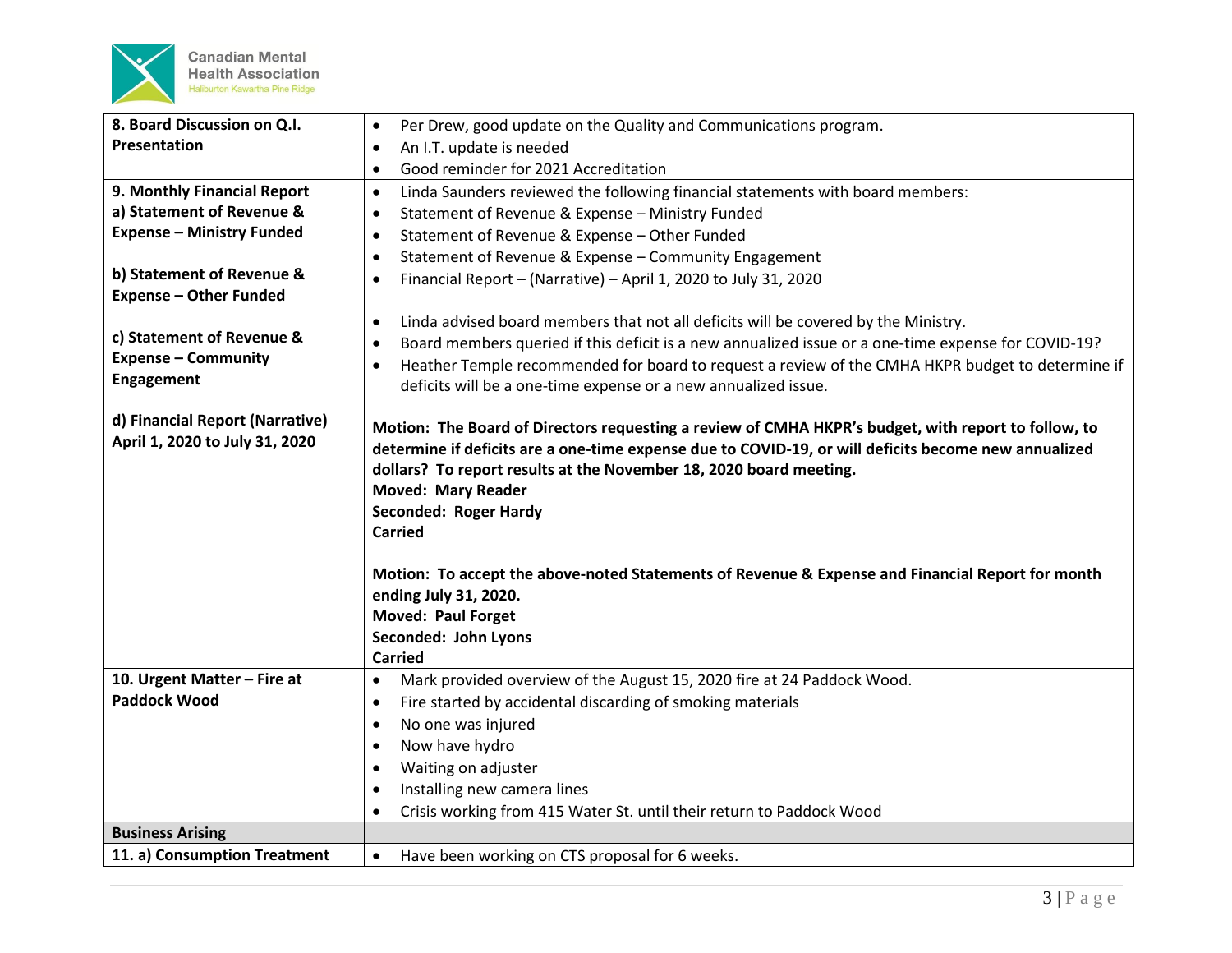

| Site - Update                                                            | Do we consider new partners? Who?<br>$\bullet$                                                                                                                                                                                                                                                                                                                                                                                                                                                                       |
|--------------------------------------------------------------------------|----------------------------------------------------------------------------------------------------------------------------------------------------------------------------------------------------------------------------------------------------------------------------------------------------------------------------------------------------------------------------------------------------------------------------------------------------------------------------------------------------------------------|
|                                                                          | Do we consider new sister board?<br>$\bullet$                                                                                                                                                                                                                                                                                                                                                                                                                                                                        |
|                                                                          | Motion: Without significant partner, without expertise, CMHA HKPR does not move forward with CTS<br>proposal.<br><b>Moved: Paul Forget</b><br><b>Seconded: Roger Hardy</b><br><b>Motion Withdrawn</b><br>New Motion: To discontinue CMHA negotiations with respect to the Consumption Treatment Site.<br>Consult with CMHA HKPR Senior Leadership Team and make decision going forward based upon Senior<br>Leadership Team decision.<br>Moved: Jim Shipley<br><b>Seconded: Roger Hardy</b><br><b>Carried</b>        |
| <b>New Business</b>                                                      |                                                                                                                                                                                                                                                                                                                                                                                                                                                                                                                      |
| 12. a) AGM Update                                                        | Karen provided an AGM update for the board to date.<br>$\bullet$                                                                                                                                                                                                                                                                                                                                                                                                                                                     |
|                                                                          |                                                                                                                                                                                                                                                                                                                                                                                                                                                                                                                      |
| 12. b) Fifth CMHA HKPR By-law<br>Amendment - Term Limit,<br>Section 14)b | Valdis Cuvaldin suggested an amendment to the CMHA HKPR By-laws Term Limit, Section 14)b to<br>$\bullet$<br>extend board membership beyond the current nine-year membership, without having to leave for a<br>one-year break before being re-elected or re-appointed as a Director. Would like to remove the<br>requirement for a one-year break.<br>After board member discussions, the proposed By-law recommendation was not carried, allowing<br>$\bullet$<br>opportunity for new Board of Director memberships. |
| 12. c) Board Recruitment - Update                                        | Valdis, on behalf of the board recruiting committee advised the board that:<br>$\bullet$<br>(7) board recruitment resumes were received<br>(6) interviews were conducted<br>There was one interest from the Haliburton area<br>The board is replacing three positions<br>$\overline{\phantom{0}}$<br>Would like to fill vacant KL spot<br>Will advertise again in September if unable to fill all positions                                                                                                          |
| 12. d) Ontario Health Team (OHT)                                         | CMHA HKPR is now an affiliate partner of the KL OHT.<br>$\bullet$                                                                                                                                                                                                                                                                                                                                                                                                                                                    |
| - KL - Need commitment by                                                | Since CMHA HKPR is already part of the Peterborough OHT, we can only be a partner with KL OHT.<br>$\bullet$                                                                                                                                                                                                                                                                                                                                                                                                          |
| <b>August 31</b>                                                         | CMHA HKPR does not have a vote, but can participate on working groups.<br>$\bullet$                                                                                                                                                                                                                                                                                                                                                                                                                                  |
|                                                                          | The working groups/designates are as follows:<br>$\bullet$                                                                                                                                                                                                                                                                                                                                                                                                                                                           |